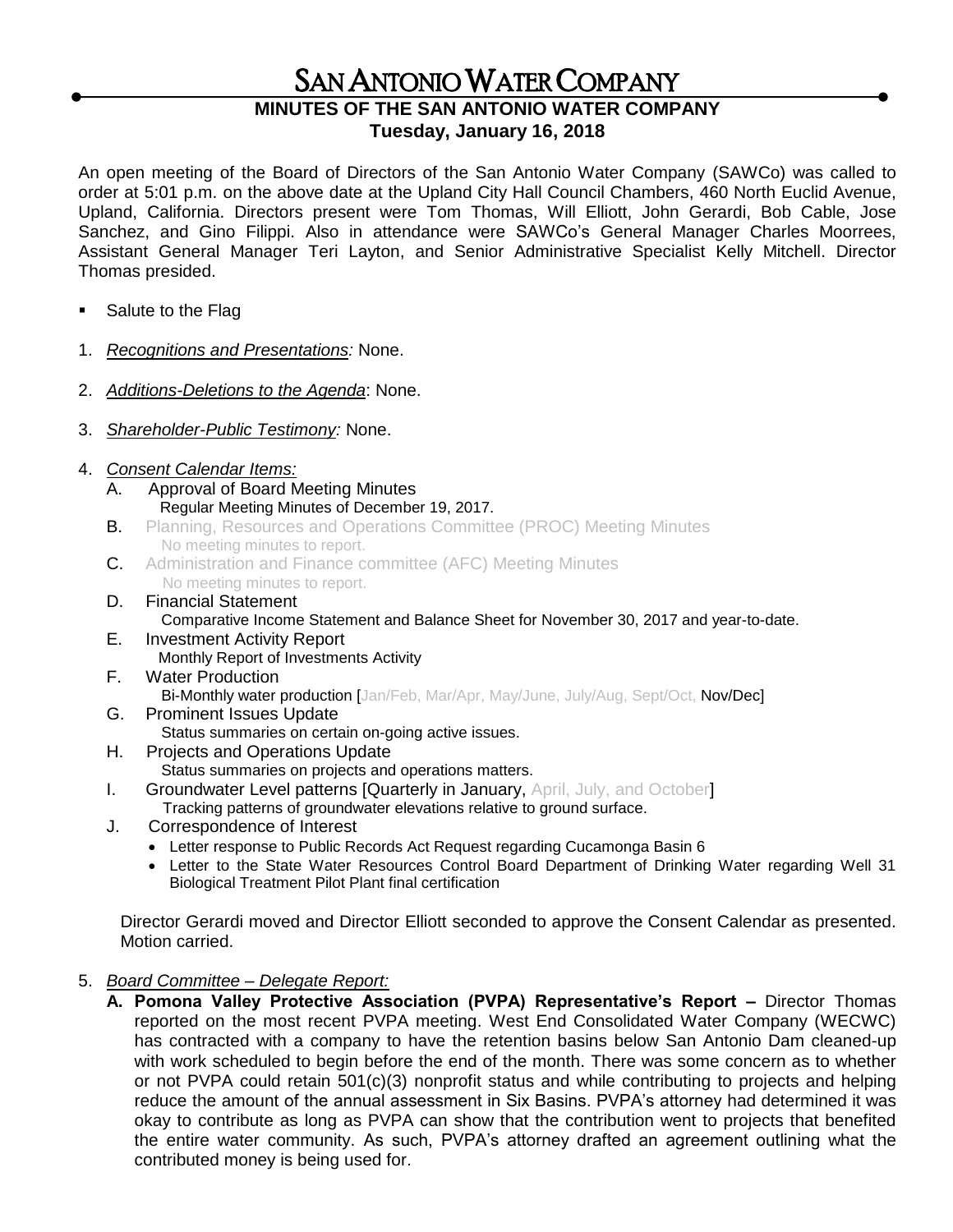- **B. Six Basins Representative Report –** No meeting was held in December and the January meeting is scheduled for the following week.
- **C. Chino Basin Representative Report –** Ms. Layton reported staff attended a special confidential meeting of the Appropriative Pool on December  $20<sup>th</sup>$ . The six parties that have been meeting regarding the court's decision and the anticipated appeal are: CVWD, City of Pomona, MVWD, Jurupa Community Services District, City of Chino, and the City of Ontario. At the meeting a term sheet that has been reached between the parties was distributed. They are attempting to reach out to the other parties now; SAWCo, Fontana Water Company, the City of Upland, etc.

Staff has reviewed the terms sheet and has spoken with their legal counsel and other entities. At the recent Appropriative Pool meeting on January  $11<sup>th</sup>$  in closed session, it was decided to release the term sheet to the legal counsels for the Agriculture Pool and the Non-Agriculture Pool to get their responses by January 31<sup>st</sup>. The Appropriative Pool also wanted feedback from the other appropriators who were not part of the original six parties.

SAWCo's legal counsel indicated everything is too vague at the moment and one cannot say with certainty what the agreements are or what is the likely outcome. He suggests the Board wait to see if anything is approved until SAWCo sees the final agreement. Ms. Layton has been following legal counsel's advice up to the time being and will continue to do so unless directed otherwise by the Board. The City of Upland will be discussing this item in closed session on January  $22^{\text{nd}}$ . Legal counsel advised the six parties are estimating 10 months for a conclusion on this manner.

Director Thomas inquired whether or not the proposed agreement is still being considered confidential. Ms. Layton replied it is still confidential, however, it was released to each member's legal counsel.

Ms. Layton also reported that during the Chino Basin Appropriate Pool meeting held January 11<sup>th</sup> the annual elections were held. Ms. Layton was elected as the Chair of the Pool and Mr. Van Jew with MVWD was elected Vice-Chair. Minor Representatives elected to the Advisory Pool were SAWCo and Monte Vista Irrigation Water Company and the Advisory Vice-Chair was Todd Corbin with JCSD. Eunice Ulloa from the City of Chino was elected to the Watermaster Board with Tom Haughey as alternate. Minor Representatives were Gino Filippi with SAWCo and Manny Martinez with MVWD as the alternate.

Storage Management workshops are continuing with the next workshop scheduled for January 31<sup>st</sup>. The Recharge Management Project Update will begin in February. CBWM is losing some monitoring wells due to land development. Wildermuth Environmental, Inc. is working out a possible plan for future monitoring wells. The court hearing regarding staying the Judgment was extended from February 2, 2018 to September 14, 2018 at 1:30 p.m.

Mr. Moorrees spoke briefly about Cucamonga Basin judgment. The draft modernization of the judgment has been presented to WECWC, CVWD and SAWCo staff. It was reviewed and comments were sent to special counsel, Fred Fudacz. The parties will be meeting the following day to discuss how to move forward.

- **D. Administration and Finance Committee (AFC) Chairman's Report –** No meeting to report.
- **E. Planning, Resources, and Operations Committee (PROC) Chairman's Report –** No meeting to report.
- **F. Office Feasibility Study Ad Hoc Committee –** No meeting to report.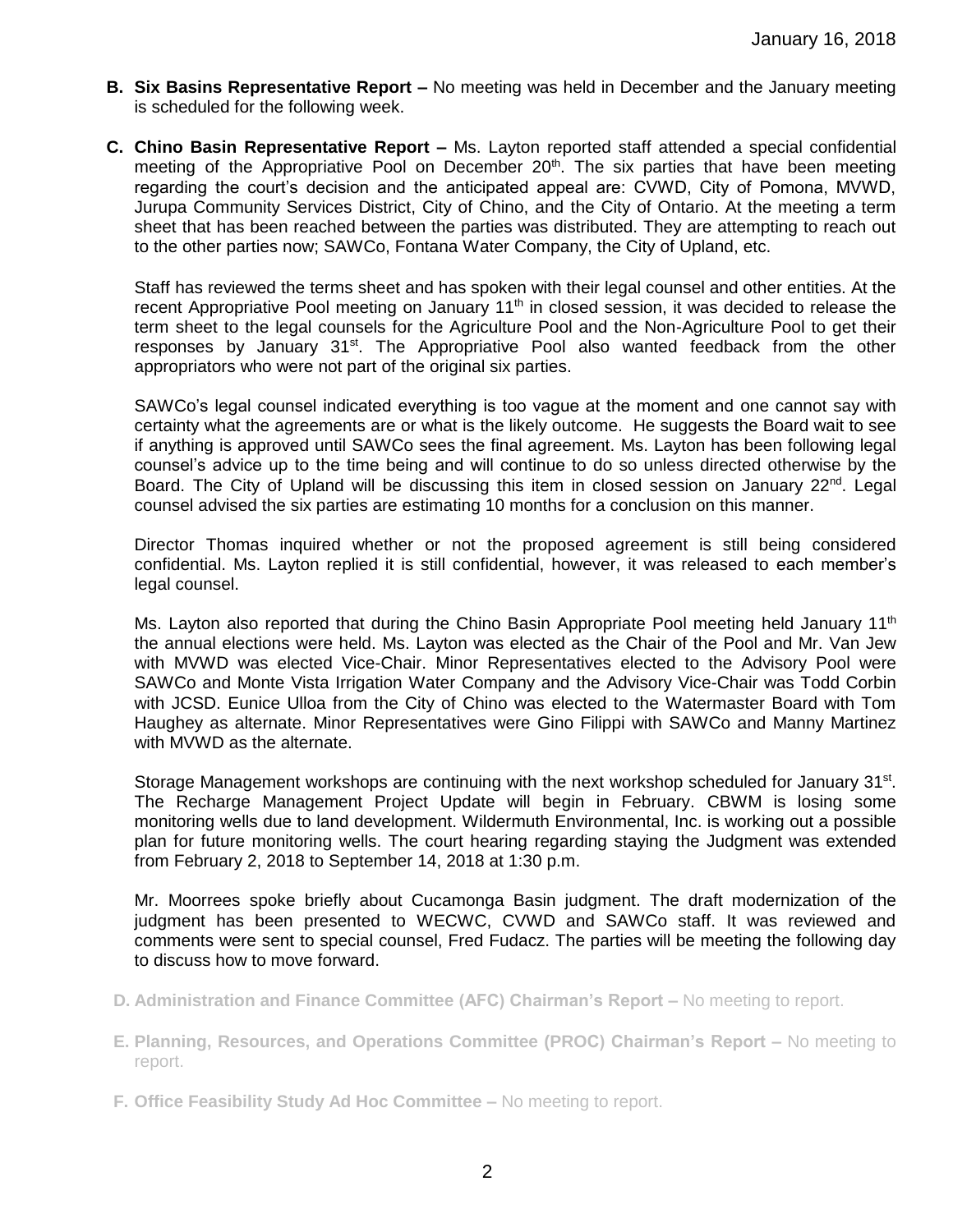- 6. *General Manager's Report on Activities:*
	- **A. Annual Shareholder's Meeting –** Director Thomas commented on the fact that SAWCo has had the same trusted Inspectors of Election; Donna Hawthorne, Peter Cherback, and Betty Garrison, for many years.

Director Sanchez moved and Director Cable seconded to recommend the Board reappoint the same Inspectors of Election from the previous Annual Meeting. Motion carried.

- **B. Conservation Programs Update –** Mr. Moorrees stated he will be bringing a proposal to the PROC from American Leak Detection. The current leak detection program SAWCo offers has not been very successful. SAWCo is looking to partner with a reputable leak detection company to better serve its shareholders. Mr. Moorrees will also be presenting to the Committee an opportunity to participate in a pilot program with the same company.
- **C. Personnel – Employee Departure –** Mr. Moorrees announced the resignation of the Accounting and Personnel Specialist, Joni Ruggles due to health reasons. Ms. Ruggles' last day of employment will be February 16, 2018. Management is working with the personnel attorney to explore the possibility of an agreement with Ms. Ruggles, if necessary, to allow extra time for a smooth exit. Staff has begun the recruiting process for her position with a closing date of February 8, 2018. The position is expected to be filled by mid to late March. A farewell luncheon will be scheduled.
- **D. Calmat Water Transfer Request –** Mr. Moorrees explained that SAWCo received a request last year to transfer water from Chino Basin to Calmat. The potential transfer caused a question of validity since Calmat was not an Appropriative Pool member. Mr. Moorrees withdrew his original transfer of 4.375 acre feet (AF) to Calmat since they were not eligible. Calmat has since intervened in the Appropriative Pool and the court backed the decision on December 15, 2017.

During the December Board meeting Mr. Bowcock, representing Calmat, requested the Board consider the 4.375 AF for 2017. Mr. Moorrees was going to take the item to the PROC but felt there was no controversy in executing a onetime water transfer.

Director Sanchez clarified that this transfer was solely for 2017 entitlement.

Director Elliott moved and Director Gerardi seconded to approve the onetime transfer of 4.375 AF of water to Calmat from SAWCo's Chino Basin storage account. Motion carried.

## **E. Project Status Report** –

- **Cucamonga Basin - Desilting Project at Crosswalls** Mr. Moorrees advised the Board he was promised a Nationwide permit from the Army Corps of Engineers by the end of 2017 but has yet to receive one. This is the only regulatory permit for this project that SAWCo is waiting on.
- **Basin 6 Desilting**  The Regional Water Quality Control Board (RWQCB) rejected SAWCo's permit without prejudice. The reason it was rejected is because when the environmental document was sent out for 30 day review period they failed to include the tribal consultation and was not presented to RWQCB within their statutory limitations. This has been corrected and the documents have been recirculated for review. The review period ends January  $22<sup>nd</sup>$  after which the document will be taken to the Board of Supervisors for approval. It will then be given to the environmental regulatory agencies for approval. This project should take only a couple of days to complete.
- Water Rights Investigation Activity meeting with Fred Fudacz tomorrow regarding moving forward with the water rights investigation. SAWCo hasn't received word from the lobbyist in Sacramento with regard to getting a meeting with the State Board.
- 7. *Closed Session*: None.
- 8. *Director's Comments and Future Agenda Items*: None.